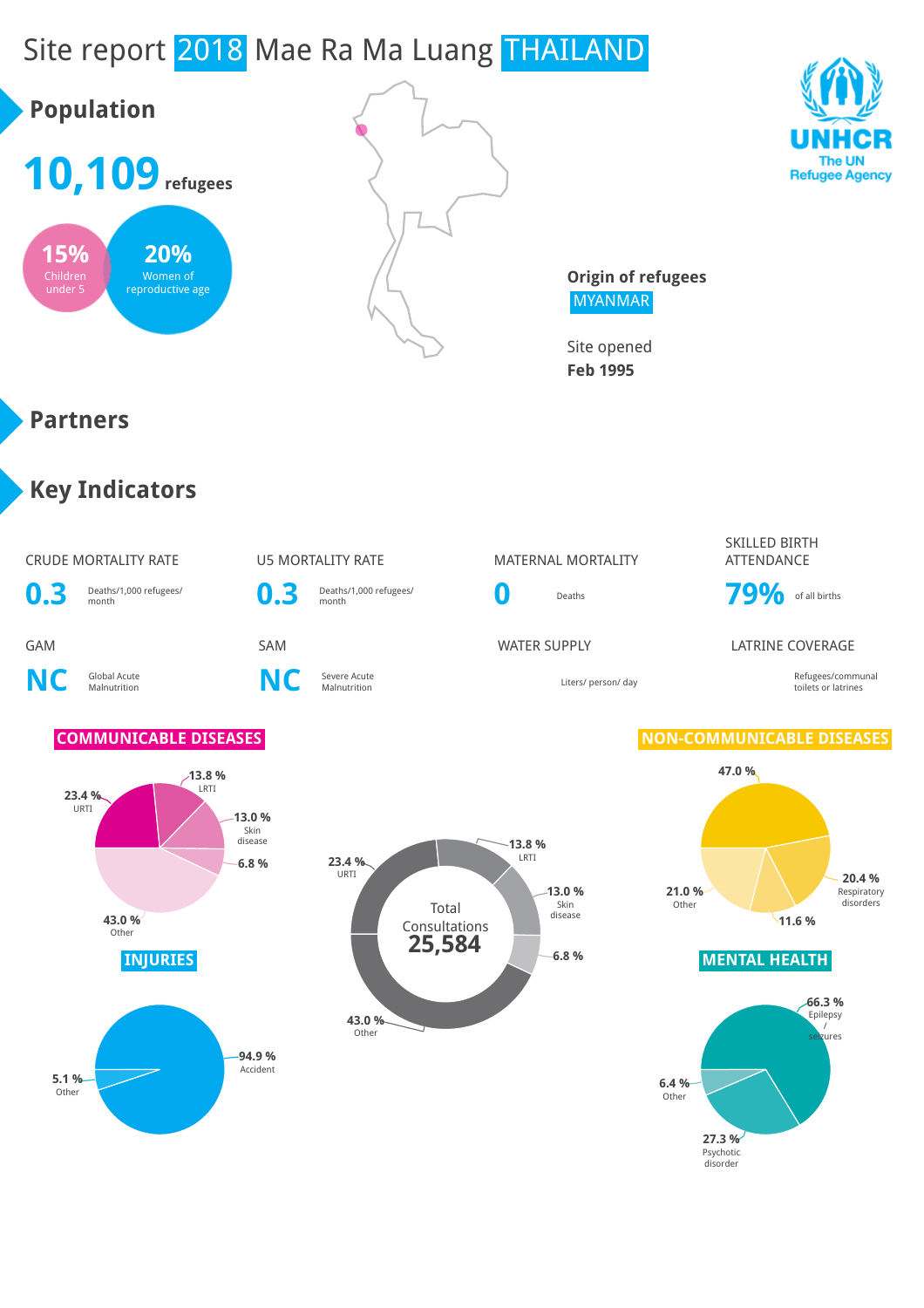#### **Public Health**

| <b>HEALTH STAFFING</b>                                      | <b>INDICATOR</b> | <b>STANDARD</b> |           | <b>MORBIDITY</b>                                 | <b>INDICATOR</b> | <b>STANDARD</b> |   |
|-------------------------------------------------------------|------------------|-----------------|-----------|--------------------------------------------------|------------------|-----------------|---|
| Number of medical doctors                                   |                  | 1: 50,000       | $\bullet$ | Incidence of malaria among children under        | $\bf{0}$         |                 |   |
| Number of qualified nurses                                  |                  | 1:10,000        | $\bullet$ | Incidence of watery diarrhoea among              | 31               |                 |   |
| Number of community health workers                          |                  | 1: 1,000        | $\bullet$ | children under 5                                 |                  |                 |   |
| <b>ACCESS AND UTILIZATION</b>                               | <b>INDICATOR</b> | <b>STANDARD</b> |           | Incidence of pneumonia among children<br>under 5 | 120              |                 |   |
| Consultations per trained clinician per day                 | 31               | < 50            | ◉         | Incidence of pneumonia among over 5              | 29               |                 |   |
| Health utilisation rate (new visits / refugee /             | 2.5              | $1 - 4$         | ◙         | Tuberculosis success rate                        |                  | < 90%           |   |
| year)<br>Proportion of host population consultations        | 2%               |                 |           | Were any MDR/X-TB cases diagnosed among<br>PoCs? |                  | <b>No</b>       |   |
| <b>MORTALITY</b>                                            | <b>INDICATOR</b> | <b>STANDARD</b> |           | VACCINATION                                      | <b>INDICATOR</b> | <b>STANDARD</b> |   |
| <b>Crude Mortality Rate</b><br>(CMR) (/1000/month)          | 0.3              | < 0.75          | Ø         | Full vaccination coverage                        | 81%              | < 95%           | Ø |
| <b>Under-five Mortality Rate</b><br>(U5MR) (/1000/month)    | 0.3              | < 1.5           | Ø         | Measles vaccination coverage                     | 82%              | < 95%           | Ø |
| <b>Infant Mortality Rate</b><br>(IMR) (/1000 livebirths)    | 12.6             | < 30            | Ø         | Source of vaccination data                       |                  |                 |   |
| <b>Neonatal Mortality Rate</b><br>(NNMR) (/1000 livebirths) | 8                | < 20            | $\bullet$ | IN-PATIENT DEPARTMENT (IPD)                      | <b>INDICATOR</b> | <b>STANDARD</b> |   |
| <b>OUTBREAK ALERT AND RESPONSE</b>                          | <b>INDICATOR</b> | <b>STANDARD</b> |           | Average length of stay (days)                    | 5.0              |                 |   |
| Proportion of outbreaks investigated within 48<br>hours     |                  | 100%            |           | Case fatality rate                               | 0.0              |                 |   |
| Number of outbreaks reported                                | $\mathbf{0}$     |                 |           | Hospitalisation rate                             | 171.0            | $50 - 150$      |   |

## **Reproductive Health**

| <b>ANTENATAL CARE</b>                                                                     | <b>INDICATOR</b> | <b>STANDARD</b> |   | <b>FAMILY PLANNING</b>                                                      | <b>INDICATOR</b> | <b>STANDARD</b> |   |
|-------------------------------------------------------------------------------------------|------------------|-----------------|---|-----------------------------------------------------------------------------|------------------|-----------------|---|
| Antenatal care coverage                                                                   | 94%              | > 90%           |   | Contraceptive prevalence rate                                               | 0%               | $\geq 30\%$     | ⊠ |
| Coverage of antenatal tetanus vaccination                                                 | 97%              | >95%            |   | Source of contraceptive prevalence data                                     |                  |                 |   |
| <b>DELIVERY CARE</b>                                                                      | <b>INDICATOR</b> | <b>STANDARD</b> |   | SEXUAL AND GENDER-BASED VIOLENCE (SGBV)                                     | <b>INDICATOR</b> | <b>STANDARD</b> |   |
| Proportion of births attended by skilled<br>personnel                                     | 79%              | $\geq 90\%$     | Ø | Total number of reported rapes                                              |                  |                 |   |
| Proportion of births conducted by caesarean<br>section                                    | 5%               | $5 - 15%$       |   | Proportion of eligible rape survivors provided<br>with PEP within 72 hours  |                  | 100%            |   |
| Proportion of newborn infants with low birth<br>weight (<2500 gs) (weighed within 72 hrs) | 6%               | < 15%           |   | Proportion of eligible rape survivors provided<br>with ECP within 120 hours |                  | 100%            |   |
| Proportion of teenage pregnancies                                                         | 2%               |                 |   | SEXUALLY TRANSMITTED INFECTIONS (STIS)                                      | <b>INDICATOR</b> | <b>STANDARD</b> |   |
| Still birth rate (/1000 total births / month)                                             | $\overline{2}$   |                 |   | Number of genital ulcer diseases                                            | $\Omega$         |                 |   |
| Number of maternal deaths                                                                 | $\mathbf{0}$     |                 |   | Number of Pelvic Inflammatory diseases                                      | $\mathbf{0}$     |                 |   |
| Proportion of maternal deaths investigated<br>within 48 hours                             |                  | 100%            |   |                                                                             |                  |                 |   |